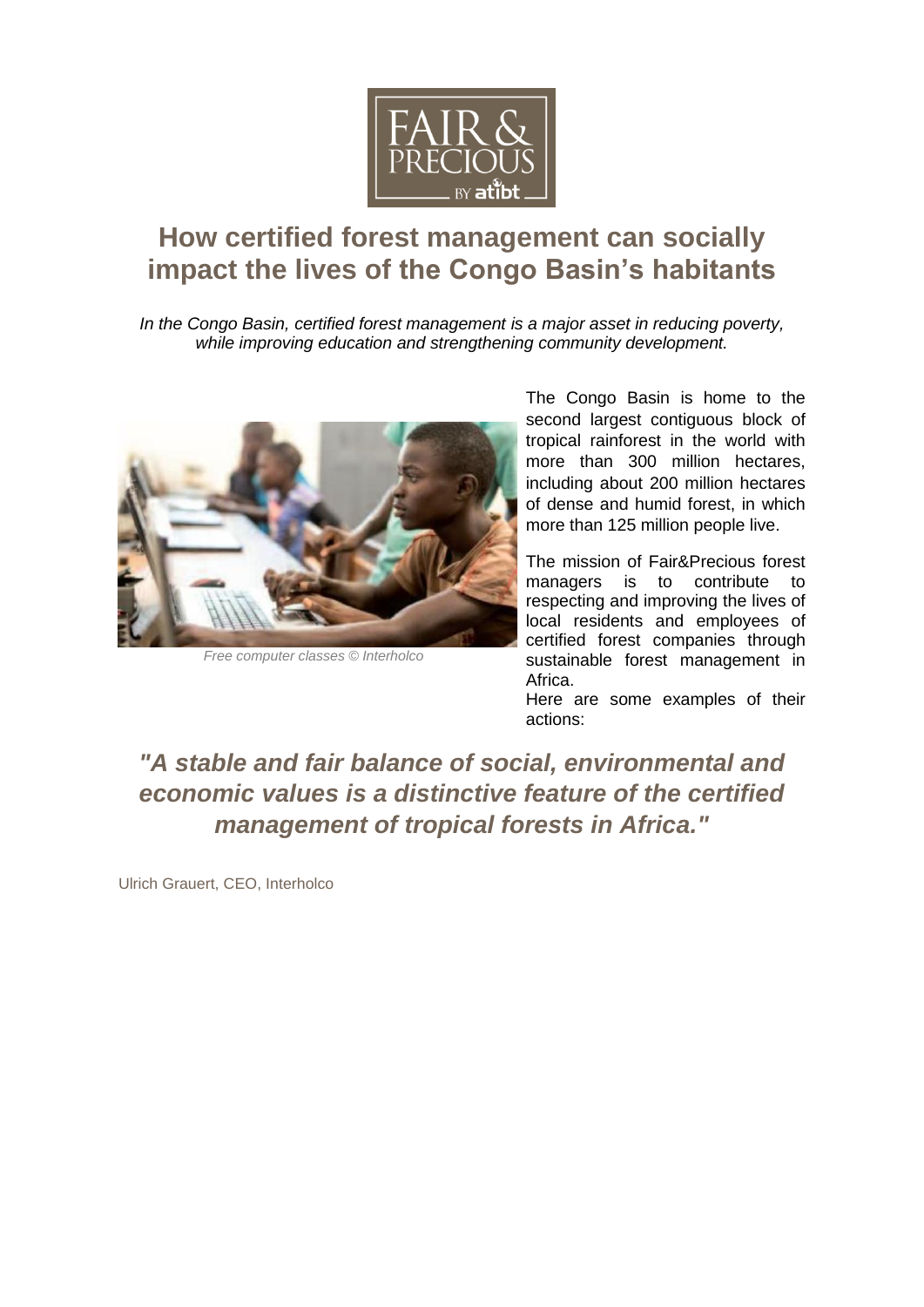

Bambidie ©Precious Woods



Bambidie ©Stadelmann/Precious Woods



Bambidie ©Precious Woods

#### **Precious Woods and its cultural actions**

Compagnie Equatoriale des Bois PW-CEB, a subsidiary of Precious Woods and a certified Fair&Precious forest management company, manages and operates 600,000 hectares of tropical forest in southeast Gabon, under FSC and PEFC certification (PAFC since 2018). The 650 PW-CEB employees and their families live in the "Bambidie" camp located in the heart of the forest, 30km from the nearest town and where leisure activities are very limited, especially for children.

In this context, a social life can bring well-being and entertainment to the people of these areas, including employees of forest concessions. That is why PW-CEB launched a cultural project in 2016, consisting of the creation of a cultural centre equipped with a library. From the beginning of the project, the company made the people involved aware that such a mission could only succeed if it was led, supported and implemented by the entire local community. To guarantee this important support, a Cultural Committee, composed of volunteers, was created to carry out this innovative project in Bambidie.

Since its inception, the Cultural Committee began by organizing cinema screenings to broadcast the African Cup of Nations matches to the general public. The first major event was the organisation of a fair for the children of the Bambidie primary school and the coorganisation of the annual Christmas 2016 concert. These events have now become a key part of the Bambidie cultural calendar.

From the very first events, organised in 2016 (film evenings, football matches, etc.), the local population was very enthusiastic and generated demand for other leisure activities, for both adults and children, of which there are many in Bambidia. Following this very encouraging start, the Cultural Committee planned and built the first Bambidie playground, inaugurated in early 2017. On the strength of these successes, the Cultural Committee laid the foundations for what would become the Cultural Centre, whose construction was completed at the end of 2017. The centre has two large rooms: the first has a library and computers with internet access, the second is reserved for various events.

Today, the Cultural Centre has become the epicentre of local recreational life. Activities such as singing, dancing, theatre and drawing workshops take place there; weddings are celebrated there and there are even reading classes.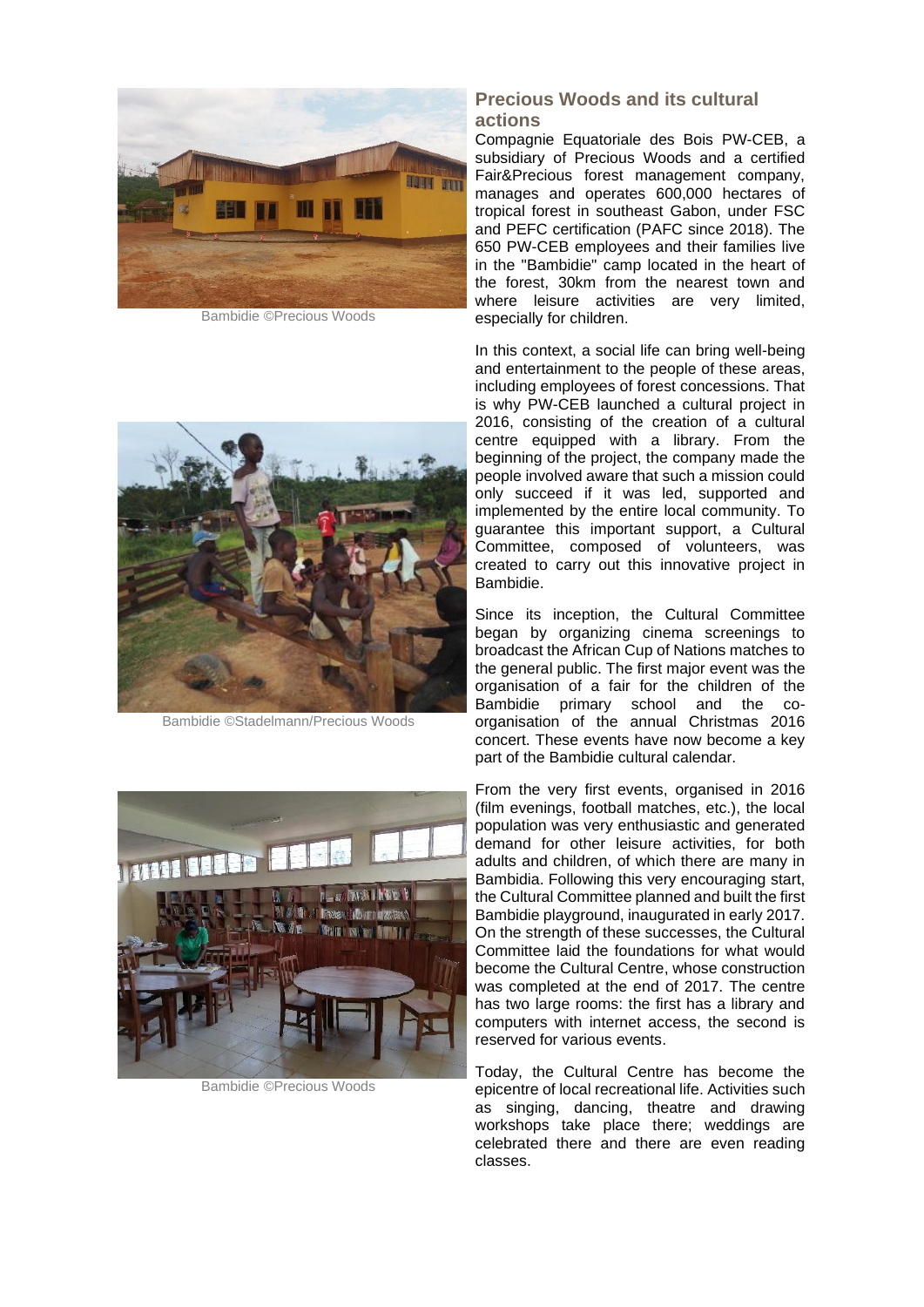## **Interholco and its work with indigenous populations**

Interholco is another Fair&Precious operator that manages more than one million hectares of FSCcertified forest in the northern part of the Republic of Congo. More than 16,000 people depend on Interholco's business, which directly employs 1,000 people. As part of the social team working in the field, Chancelle Gelvie NGUIMBI-KILENDO is a cartographer whose task is to regularly visit the villages concerned in order to consult local communities and indigenous populations.

In 2016, Interholco held more than 300 meetings with local communities, amounting to 4,180 women and 4,790 men, 43% of them indigenous, for a total of more than 8,900 inhabitants. In accordance with the principle of Free and Prior Informed Consent (FPIC), Chancelle Gelvie ensures that all members of the same village are consulted on any issue that may impact their lives: building houses, roads, wildlife protection, participatory mapping, in order to identify and mark the trees to be protected, etc.

Chancelle Gelvie's missions, with the help of local populations, include locating and protecting sacred or medically significant trees. In 2016, 71 sites were identified and placed under protection for their sacred value.

Certified forest management has only a limited impact on biomass, as less than one tree is harvested per hectare, based on the management plan, which provides for a 30 year rotation cycle.

## **Fair&Precious, the umbrella brand for forest certification**

An umbrella brand created at the initiative of the ATIBT, Fair&Precious aims to promote forest certification in tropical regions. Thus, by highlighting the virtues of FSC and PEFC-PAFC certifications, ATIBT aims to educate and inform both local communities and key market players.

*"It is indeed essential that everyone be aware of the virtues of these certifications, particularly in terms of regulating poaching and the harvesting of trees.*

*Today, if approximately 5 million hectares of forests are already certified as sustainable management in the Congo Basin, we are convinced that this area can be significantly increased thanks to the Fair&Precious brand and the enhancement of FSC and PAFC-PEFC certifications," says Benoit Jobbé Duval, Executive Director of ATIBT.*



Chancelle Gelvie NGUIMBI-KILENDO (à droite) ©Interholco



Des enfants à l'école ©Fair&Precious